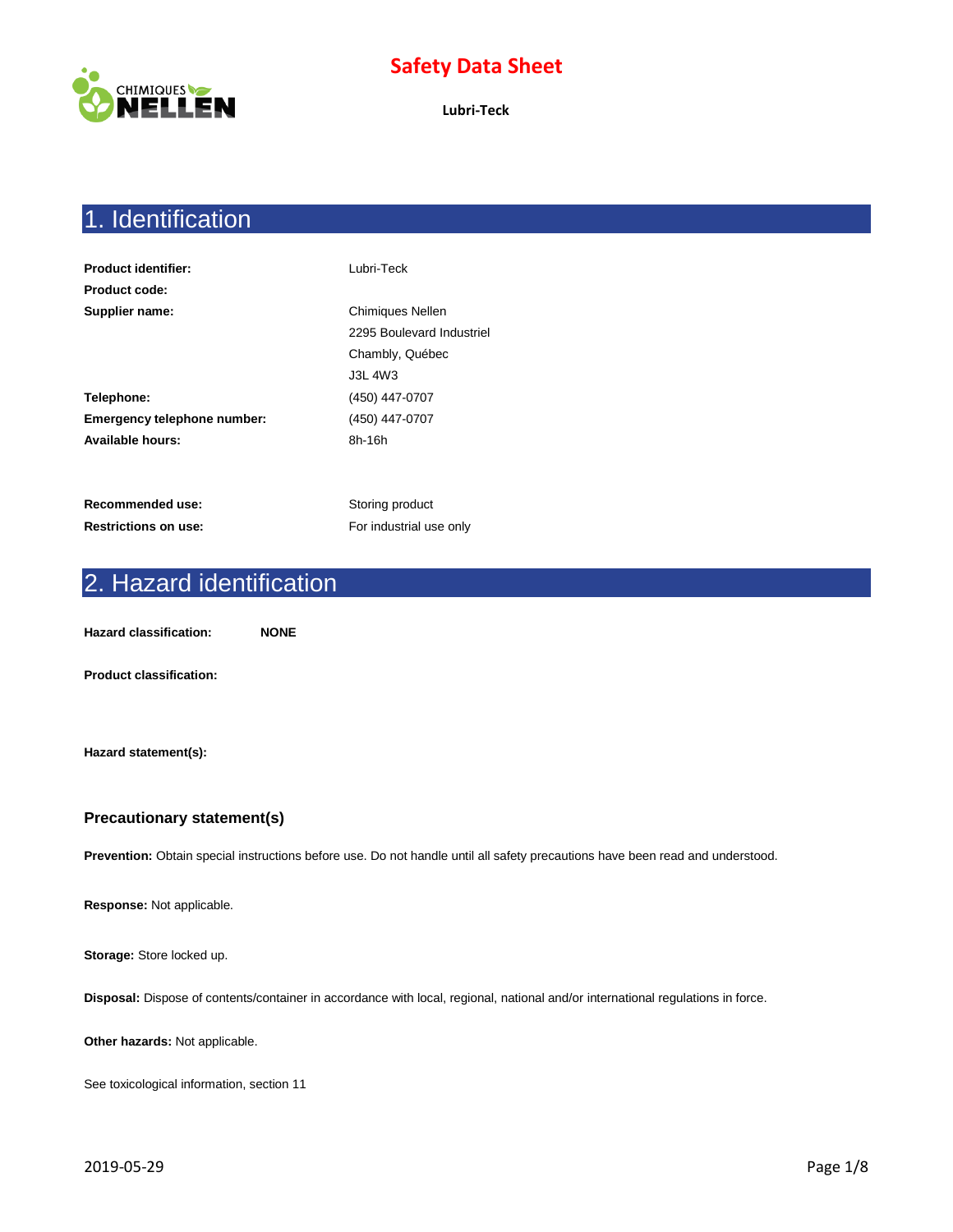

**Lubri-Teck**

# 3. Composition/information on ingredients

| <b>No</b> | `AS No<br>د ۱۸                 | synonyms<br>and<br>∵ommor<br>name | (30/2)<br>oncentration<br>w |
|-----------|--------------------------------|-----------------------------------|-----------------------------|
|           | $\sim$ 04 $\sim$<br>56-81<br>. | Givcerine                         | 100%<br>00<br>טויי<br>ou    |

The real concentrations are retained as industrial secret.

### 4. First-aid measures

**If swallowed, irritation, any type of overexposure or symptoms of overexposure occur during use of the product or persists after use, immediately contact a POISON CENTER, an EMERGENCY ROOM or a PHYSICIAN; ensure that the product safety data sheet is available.**

**Eye contact:** Not applicable.

**Skin contact: Not applicable.** 

**Inhalation:** Not applicable.

**Ingestion:** Not applicable.

**Symptoms:** No known symptoms.

**Effects (acute or delayed):** No known effect.

**Immediate medical attention and special treatment:** No specific treatment.

## 5. Fire-fighting measures

**Suitable extinguishing media:** Use dry chemical, CO2, water spray (fog) or foam.

**Unsuitable extinguishing media:** Not applicable.

**Specific hazards arising from the hazardous product:** No specific hazard.

**Hazardous combustion products:** Not available.

**Special protective equipment and precautions for fire-fighters:** Fire-fighters should wear appropriate protective equipment and selfcontained breathing apparatus (SCBA) with a full face-piece operated in positive pressure mode.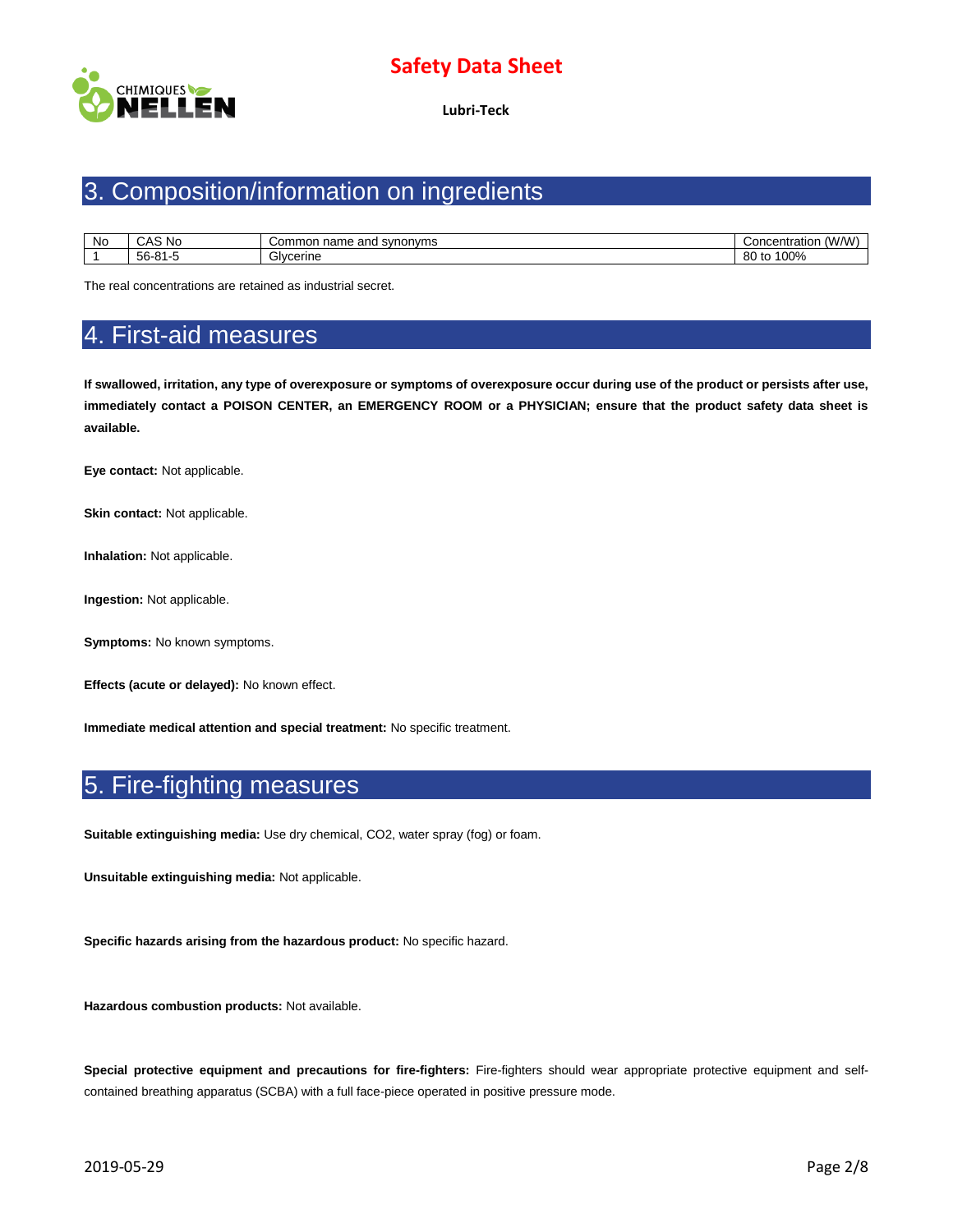

**Lubri-Teck**

#### 6. Accidental release measures

**Personal precautions:** No action shall be taken involving any personal risk or without suitable training. Evacuate surrounding areas. Keep unnecessary and unprotected personnel from entering. Do not touch or walk through spilled material. Shut off all ignition sources. No flares, smoking or flames in hazard area. Avoid breathing vapor or mist. Provide adequate ventilation. Wear appropriate respirator when ventilation is inadequate. Put on appropriate personal protective equipment (see Section 8).

**Protective equipment and emergency procedures:** Avoid dispersal of spilled material and runoff and contact with soil, waterways, drains and sewers. Inform the relevant authorities if the product has caused environmental pollution (sewers, waterways, soil or air).

**Methods and materials for containment and cleaning up:** Stop leak if without risk. Move containers from spill area. Dilute with water and mop up if water-soluble. Alternatively, or if water-insoluble, absorb with an inert dry material and place in an appropriate waste disposal container. Use spark-proof tools and explosionproof equipment. Dispose of via a licensed waste disposal contractor.

### 7. Handling and storage

**Precautions for safe handling:** Put on appropriate personal protective equipment (see Section 8). Eating, drinking and smoking should be prohibited in areas where this material is handled, stored and processed. Workers should wash hands and face before eating, drinking and smoking. Remove contaminated clothing and protective equipment before entering eating areas. Avoid exposure - obtain special instructions before use. Avoid contact with eyes, skin and clothing. Do not ingest. Avoid breathing vapor or mist. Use only with adequate ventilation. Wear appropriate respirator when ventilation is inadequate. Do not enter storage areas and confined spaces unless adequately ventilated. Keep in the original container or an approved alternative made from a compatible material, kept tightly closed when not in use. Empty containers retain product residue and can be hazardous. Do not reuse container. The handling of this product must comply with local regulations. Store in an airtight container located in a dry, well ventilated and soil corrosion resistant cemented. Refer to the storage of the ROHS standards and NFC. Keep away from combustible materials and acids. If the product is stored with other dangerous substances, refer to the NFC segregation table. Containers for corrosive substances shall be kept closed, carry clear identification of their contents and be handled with care. Note: this product attacks certain types of plastic, rubber or coating.

**Conditions for safe storage:** Store in accordance with local regulations. Store in a segregated and approved area. Store in original container protected from direct sunlight in a dry, cool and well-ventilated area, away from incompatible materials (see section 10) and food and drink. Keep container tightly closed and sealed until ready for use. Containers that have been opened must be carefully resealed and kept upright to prevent leakage. Do not store in unlabeled containers. Use appropriate containment to avoid environmental contamination.

**Incompatibility:** Acetic anhydride. Oxidants.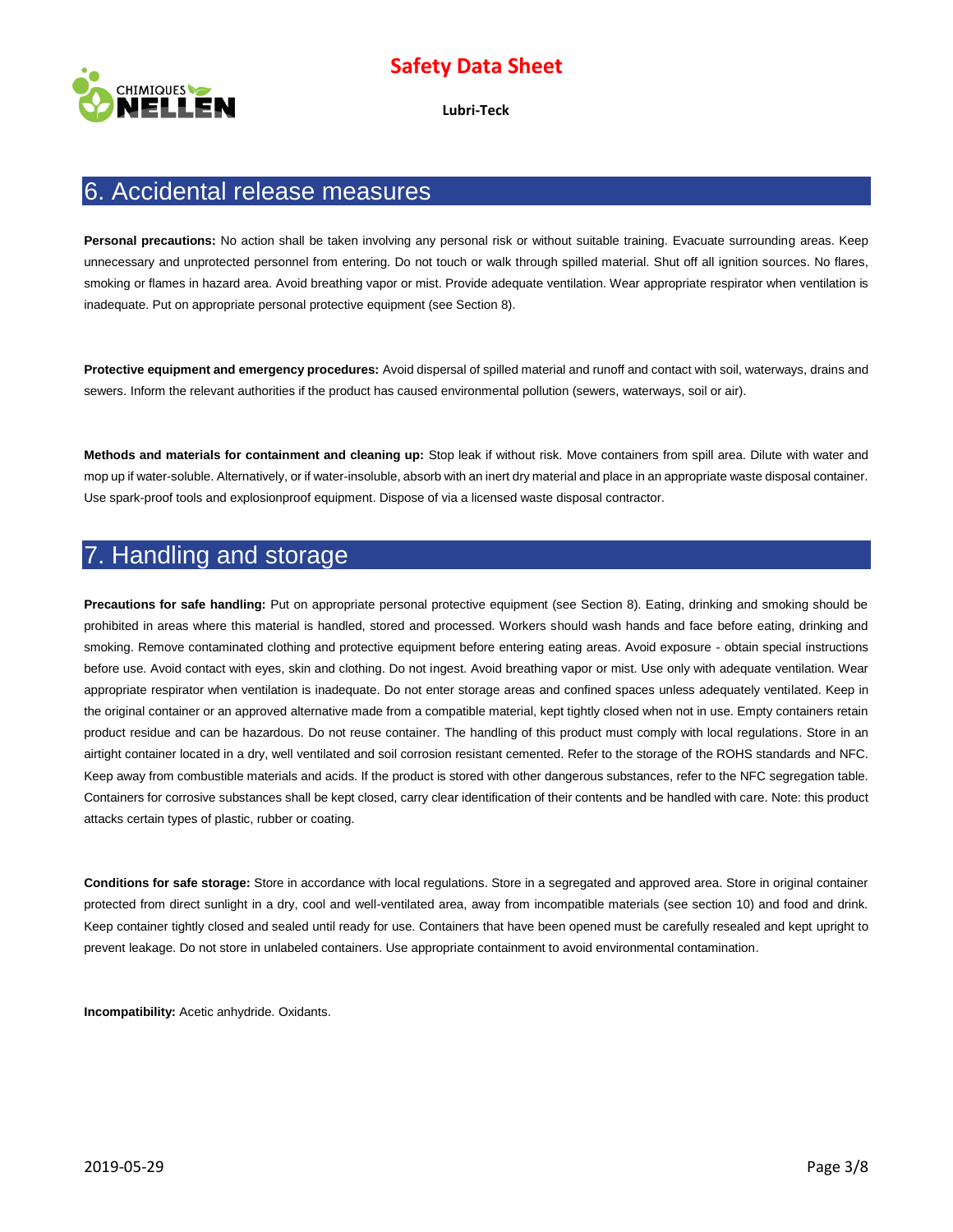

**Lubri-Teck**

# 8. Exposure controls/Personal protection

| No | CAS No  | Common name and synonyms | IDHL ma/m3     | TWA ma/m3      | STEL mg/m3     | CEIL mg/m3     |
|----|---------|--------------------------|----------------|----------------|----------------|----------------|
|    | 56-81-5 | Glycerine                | Not applicable | Not applicable | Not applicable | Not applicable |

IDHL: Immediately Dangerous to Life or Health Concentrations TWA: Time Weighted Average STEL: Short -Term Exposure Limit CEIL: Ceiling Limit

**Appropriate engineering controls:** Use only with adequate ventilation. Use process enclosures, local exhaust ventilation or other engineering controls to keep worker exposure to airborne contaminants below any recommended or statutory limits. The engineering controls also need to keep gas, vapor or dust concentrations below any lower explosive limits. Use explosion-proof ventilation equipment.

**Individual protection measures:** Wash hands, forearms and face thoroughly after handling chemical products, before eating, smoking and using the lavatory and at the end of the working period. Appropriate techniques should be used to remove potentially contaminated clothing. Wash contaminated clothing before reusing. Ensure that eyewash stations and safety showers are close to the workstation location.

**Eyes:** NOT WEAR CONTACT LENSES Wear anti-splash safety goggles.

**Hands:** Chemical-resistant, impervious gloves complying with an approved standard should be worn at all times when handling chemical products if a risk assessment indicates this is necessary. Considering the parameters specified by the glove manufacturer, check during use that the gloves are still retaining their protective properties.

**Respiratory:** If workers are exposed to concentrations above the exposure limit, they must use appropriate, certified respirators. Use a properly fitted, air-purifying or air-fed respirator complying with an approved standard if a risk assessment indicates this is necessary. Respirator selection must be based on known or anticipated exposure levels, the hazards of the product and the safe working limits of the selected respirator.

**Others:** Wear protective clothing with long sleeves and appropriate safety shoes at all times.

# 9. Physical and chemical properties

**Physical state:** Liquid **Colour:** None **Odour:** None **Odour threshold:** Not available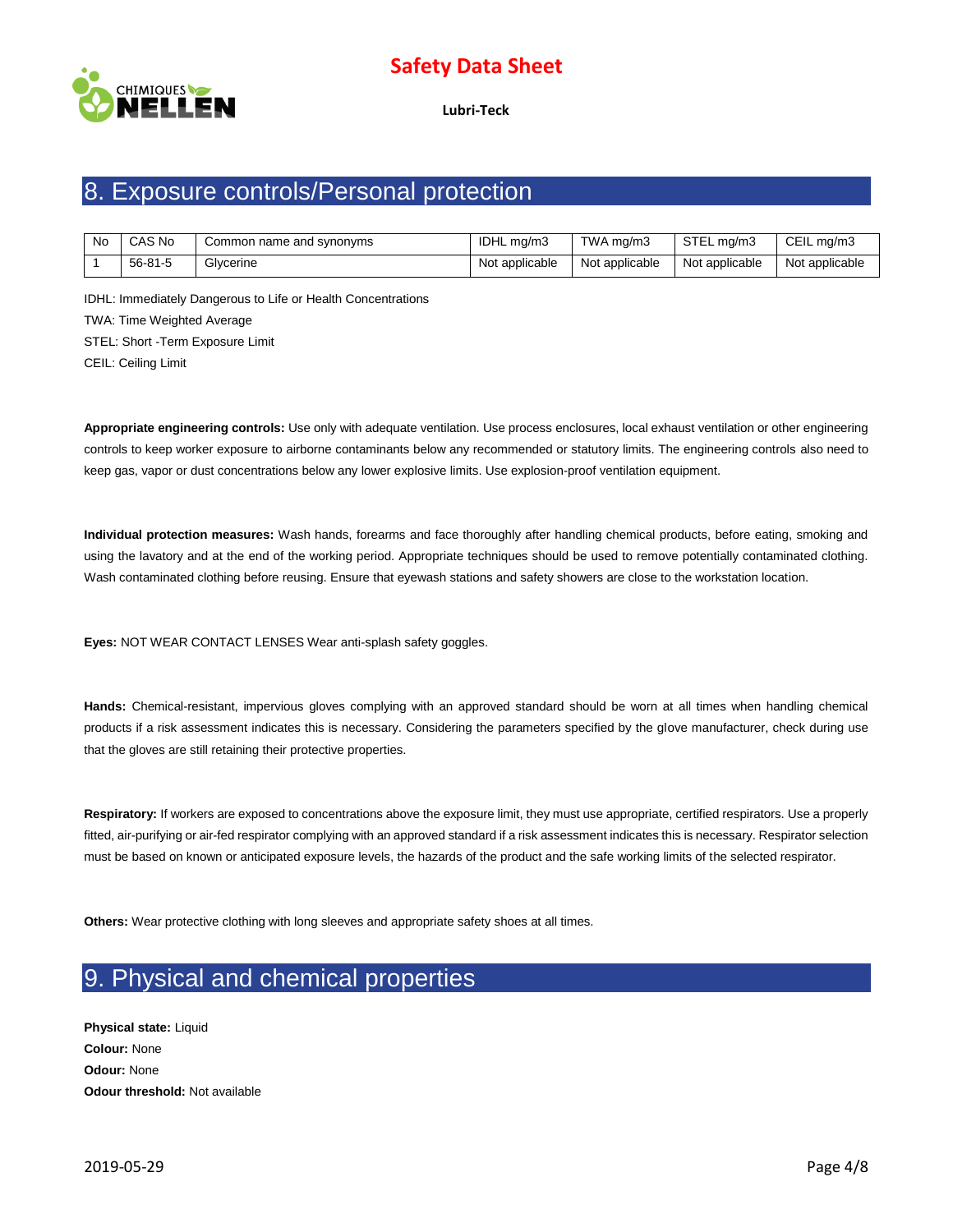

**Lubri-Teck**

**pH:** Not available **Melting/Freezing point:** 18.17°C (64.71°F) **Initial boiling point/boiling range:** 290°C (554°F) **Flash point:** 199°C (390.2°F) Closed cup **Lower flammable/explosive limit:** Not available **Upper flammable/explosive limit:** Not available **Auto-ignition temperature:** 370°C (698°F) **Evaporation rate:** Not available **Vapour pressure:** Not available **Vapour density:** Not available **Relative density:** 1.261 kg/L at 20 °C (water = 1) **Solubility in water:** Soluble **Partition coefficient – n-octanol/water:** Not available **Decomposition temperature:** Not available **Kinematic viscosity:** Not available

# 10. Stability and reactivity

**Reactivity:** Stable under recommended conditions of storage and handling.

**Chemical stability:** The product is chemically stable under normal conditions of use.

**Possibility of hazardous reactions:** May react violently or explode upon contact many oxidants.

**Conditions to avoid:** Do not pierce or burn, even after use. Keep away from incompatible products.

**Incompatible materials:** (see Section 7)

**Hazardous decomposition products:** Not available

# 11. Toxicological information

| No | CAS No        | Common name and synonyms | $(1)$ LD oral | $(2)$ LD skin | (3) LD skin | $(4)$ LC  | $(5)$ LC  | $(6)$ LC   |
|----|---------------|--------------------------|---------------|---------------|-------------|-----------|-----------|------------|
|    |               |                          |               |               |             | gases     | vapours   | dusts-mist |
|    | $56 - 81 - 5$ | Glycerine                | 2000-         | Not           | Not         | Not       | Not       | <b>Not</b> |
|    |               |                          |               | available     | available   | available | available | available  |

(1) LD<sup>50</sup> oral mg/kg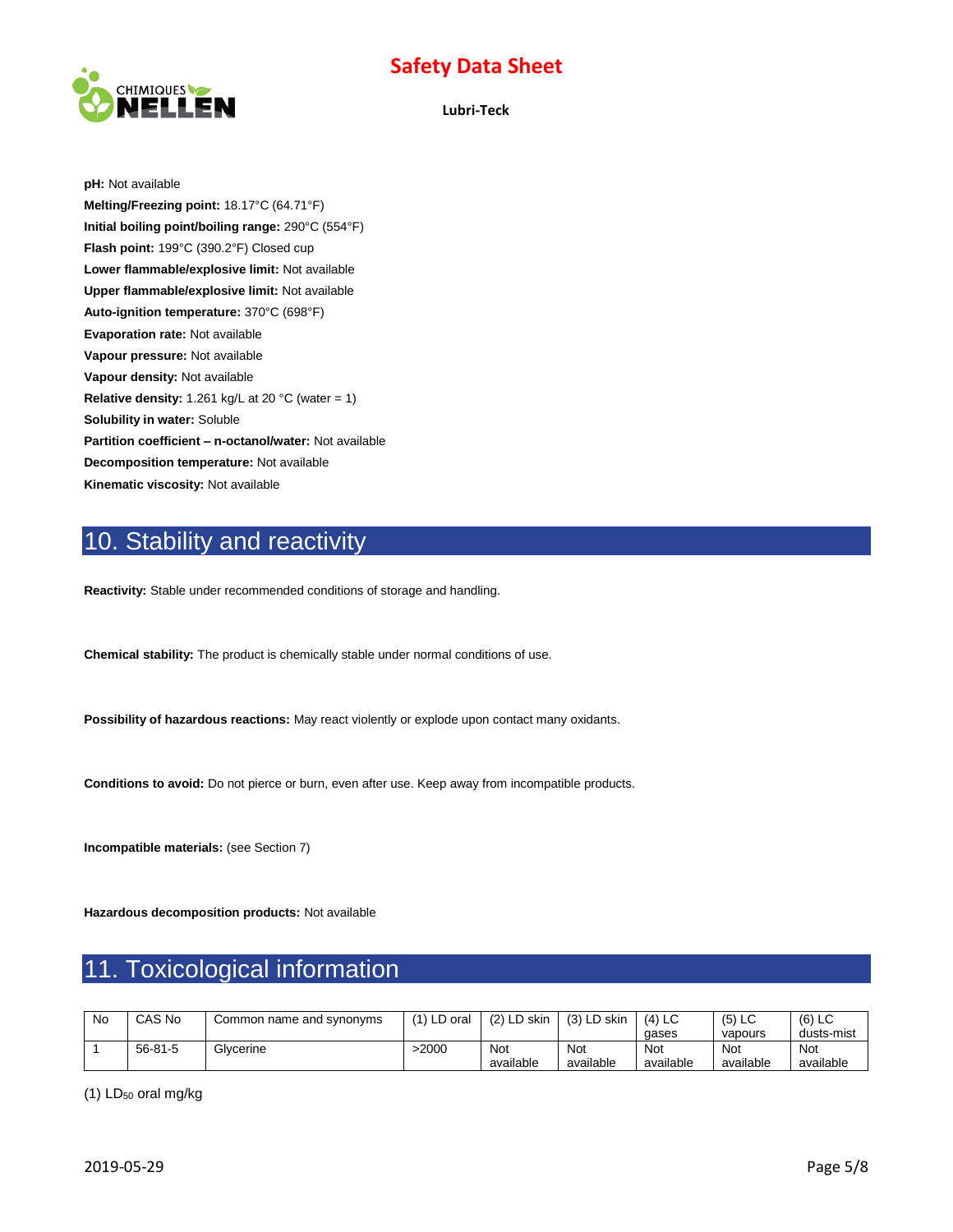

**Lubri-Teck**

(2) LD<sub>50</sub> skin mg/kg

 $(3)$  LD<sub>50</sub> skin mg/kg

(4) LC<sub>50</sub> inhalation ppmV 4h gases

- (5)  $LC_{50}$  inhalation mg/l 4h vapours
- (6) LC<sup>50</sup> inhalation mg/l 4h dusts-mist

**Routes of exposure:** This product is absorbed by the digestive tract.

**Symptoms:** No known symptom.

**Delayed and immediate effects:** No known effect.

| <b>No</b> | CAS No        | Common name and synonyms | <b>IARC</b> | <b>ACGIH</b>   | Mutagenicity    | Effect on         |
|-----------|---------------|--------------------------|-------------|----------------|-----------------|-------------------|
|           |               |                          |             |                |                 | reproduction      |
|           | $56 - 81 - 5$ | Glycerine                | 3           | A <sub>4</sub> | The data do not | The data do not   |
|           |               |                          |             |                | allow for an    | allow for an      |
|           |               |                          |             |                | adequate        | adequate          |
|           |               |                          |             |                | assessment of   | evaluation of the |
|           |               |                          |             |                | mutagenic       | effects on        |
|           |               |                          |             |                | effects.        | reproduction.     |

#### **Cancer classification under IARC (International Agency for Research on Cancer)**

Group 1: carcinogenic to humans.

Group 2A: probably carcinogenic to humans.

Group 2B: possibly carcinogenic to humans.

Group 3: not classifiable as to its carcinogenicity to humans.

Group 4: probably not carcinogenic to humans.

#### **Cancer classification under ACGIH (American Conference of Governmental Industrial Hygienists)**

Group A1: confirmed human carcinogen.

Group A2: suspected human carcinogen.

Group A3: confirmed animal carcinogen with unknown relevance to humans.

Group A4: not classifiable as a human carcinogen.

Group A5: not suspected as a human carcinogen.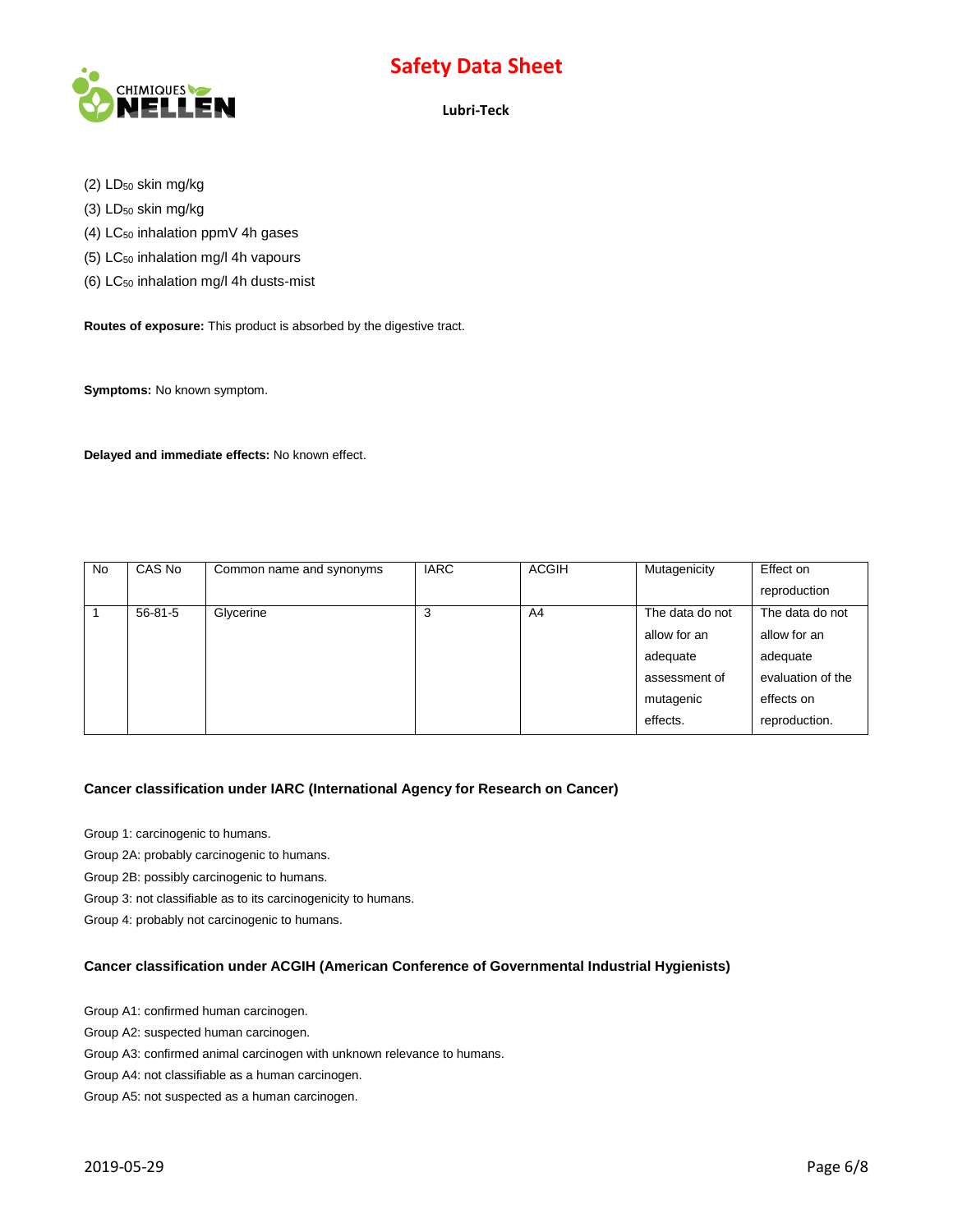

**Lubri-Teck**

# 12. Ecological information

| No | CAS No        | Common name and synonyms | %             | Persistent | Bio-accumulation | Aquatic<br>ecotoxicity |
|----|---------------|--------------------------|---------------|------------|------------------|------------------------|
|    | $56 - 81 - 5$ | Glycerine                | 80 to<br>100% | No         | No.              | No                     |

The real concentrations are retained as industrial secret.

| No | CAS No        | Common name and synonyms | %     | Ecotoxicity for   | Ecotoxicity for   | Environmental     |
|----|---------------|--------------------------|-------|-------------------|-------------------|-------------------|
|    |               |                          |       | aquatic           | aquatic           | effects           |
|    |               |                          |       | organisms-Short   | organisms-Long    |                   |
|    |               |                          |       | term              | term              |                   |
|    | $56 - 81 - 5$ | Glycerine                | 80 to | No known          | No known          | No known          |
|    |               |                          | 100%  | adverse effect to | adverse effect to | adverse effect to |
|    |               |                          |       | aquatic life.     | aquatic life.     | the environment.  |

The real concentrations are retained as industrial secret.

# 13. Disposal considerations

**Methods of disposal:** The generation of waste should be avoided or minimized wherever possible. Dispose of surplus and non-recyclable products via a licensed waste disposal contractor. Disposal of this product, solutions and any by-products should at all times comply with the requirements of environmental protection and waste disposal legislation and any regional local authority requirements.

# 14. Transport information

|                            | <b>TDG</b>    | <b>DOT</b>    | <b>IMDG</b>   | <b>IATA</b>   |
|----------------------------|---------------|---------------|---------------|---------------|
| UN number                  |               |               |               |               |
| Proper shipping name       | Not regulated | Not regulated | Not regulated | Not regulated |
| Transport hazard class(es) |               |               |               |               |
| Packing group              |               |               |               |               |

#### **Other information**

**Marine pollutant:** Not applicable

**IMDG:** Not applicable

**Exemption for limited quantity:** Not applicable.

**Special precautions:** Not applicable